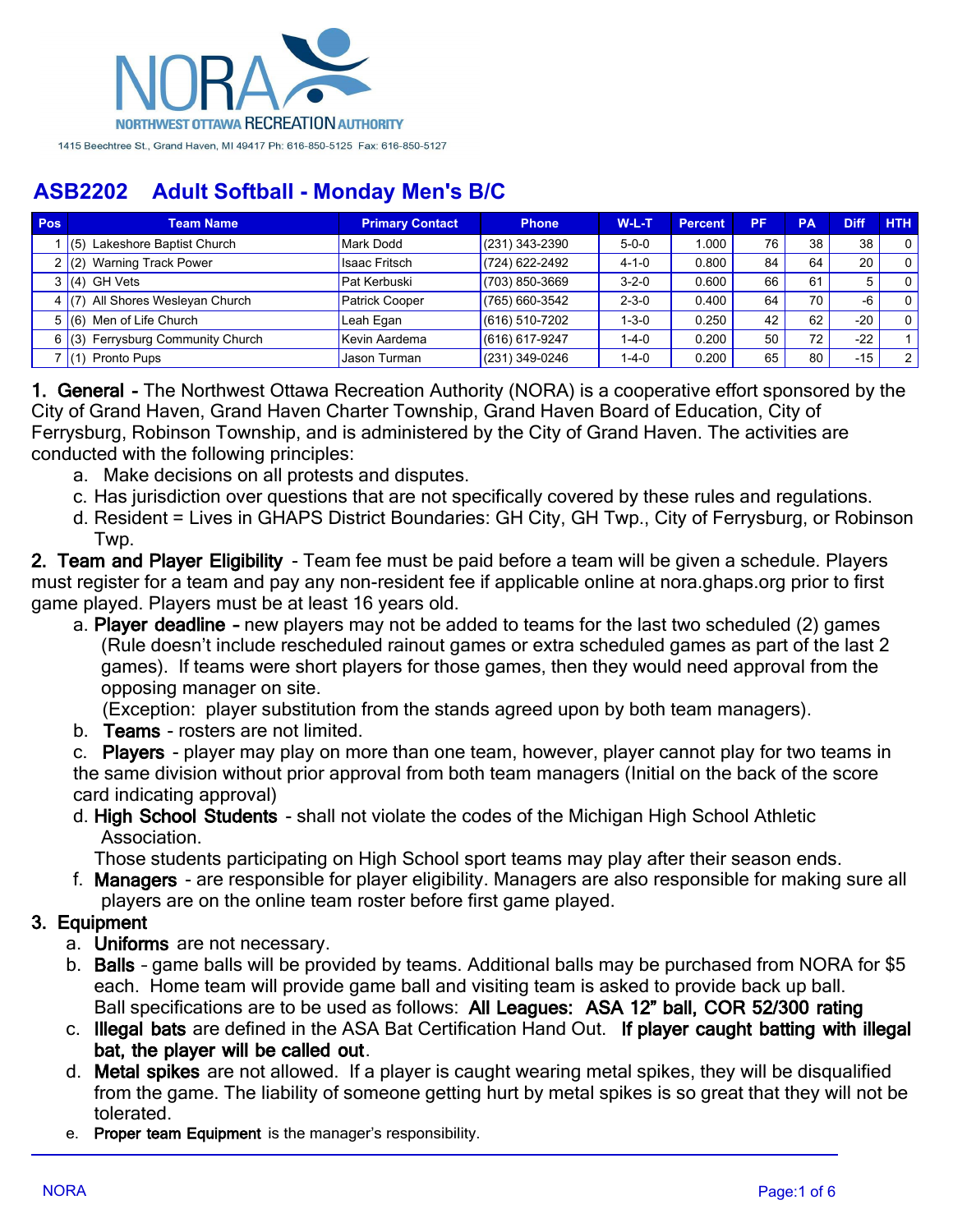

**4. Games** - games will not be rescheduled for team convenience. Official ASA rules will govern with the following local rule exceptions:

a**. Number of players** - minimum of (9) players are required to start (or continue a game). If the required number of team members are not

present, the game will be a forfeit. You may pick up a player from the stands (limit 2 players/game) vs. forfeiting the game, only if both managers agree prior to the start of the game. Players from the stands can be from the same division, but only if agreed by both managers prior to the game. Both managers must put the agreed player's full name on the score sheet along with their signature. If both teams cannot agree, then game is still considered a forfeit. Game time is forfeit time. Umpires will not be required to work game that is a forfeit.

b. **Coed players** – Team should consist of at least 5 female players. Teams may start the game and play with 9 on the field (4 female/5 male) with 2 females each in infield and outfield (catcher not included).

c**. Games** - will automatically end and are official if one team has a ten (10) run lead after 4 ½ innings with the home team ahead, or if one

team is ahead by twenty (20) runs after 3 ½ innings with home team ahead.

d. **Rained Out Games** - games will be rescheduled with the game starting over. However, games will be official after 4 ½ innings if home

team is ahead. Best effort will be made to reschedule rain outs on the same night of the week but if season ending dictates, games may need to be moved to another night.

e. **Coed -** Only for Coed, a line will be placed on outfield at **180ft**. Outfielders must stay behind the line until batter swings, makes contact with the ball, or until it crosses home plate (both male and female). If the line is crossed, batter will take result of play or take 1<sup>st</sup> base. All runners will advance one base if forced.

f. **Time Limits** - no new inning shall begin after 1 hour and 10 minutes from start of game with game being official regardless of inning.

g**. Tied games** - if a game is tied, it may continue until tie is broken at end of complete inning. First game can continue within the 1 hour and 10 minute time limit until 9 innings, second game until darkness (exception: Mulligan's Hollow). Umpires time is official.

h**. Tie Breaker Rule -** If after the completion of seven (7) innings of play, the score is tied, the following tiebreaker rule will be played to determine a winning team. Starting the top of the eighth inning, and each half inning thereafter if time permitted, the offensive team shall begin its turn at bat with the player who is scheduled to bat last in that respective half inning be placed on second base (ei., If the number five batter is the lead off batter, the number four batter in the batting order will be placed on second base). If the tie is not broken in the allotted time, then the tie game will be rescheduled only if it affects the team league standings for first place.

i. **Batter counts** : Men's and Co-ed are a 1-1 count on the batter with no grace foul.

j. **The Extra Hitter** - (EH) rule will not be in effect due to unlimited substitution rule. (See Unlimited Substitution Rule)

### k. **HOME RUN LIMIT**=

**Men's & Coed: 2 HOME RUN LIMIT.** When one team reaches 2 home runs they have to wait until the opposing team reaches 2 home runs before they are allowed another home run. If they do hit a home run before the opposing team hits 2 home runs the batter who hit the 3rd home run is out. Once each team reaches 2 home runs then it goes to 1 home run per team until the opposing team also hits 1 home run. If the team hits 2 home runs before the opposing team hits 1 home run the batter is considered out. If a female hits a home run, it does not count against the team's 2 home run limit.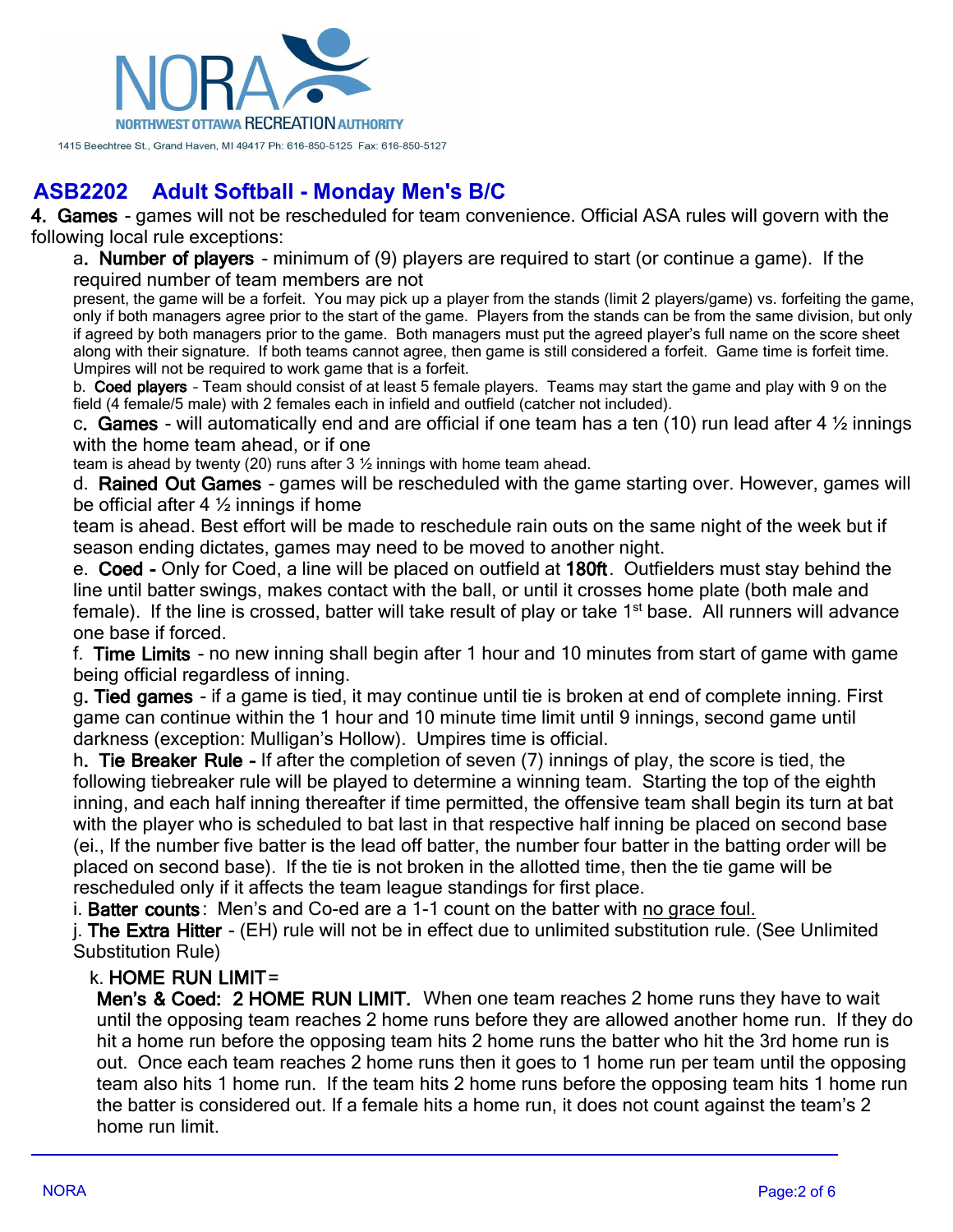

### **\****A team may go one up in the last inning.*

**Coed: Run Limit per Inning**- 10 runs is the max scored by one team in an inning, until the last inning.

l**. MERCY RULE:** Mercy is 20 runs ahead after 3 innings, 15 runs after 4 innings, or 10 runs after 5 innings.

### **5. Unlimited Substitution Rule -**

- a. All players first and last names must be listed in batting order for entire game.
- b. If a player comes late for a game that player must be added to end of existing batting order. If a player is not present, do not put in batting order.
- c. If a player listed in batting order of a team using the "unlimited" substitution is taken out of game for injury or having to leave game early, that position in batting order is skipped with no penalty.
- *d. If a player reaches base safely, men's division has the option of using a courtesy runner, (1 per inning). The courtesy runner must be the last out. If there were not any outs in the game yet, then the courtesy runner would be the last person in the line up. Coed can use 1 courtesy runner for a male and 1 for a female per inning with the courtesy runner being the same gender as the person they are running for. If a person is injured going to a base, they may use a courtesy runner as long as one has not been used in that inning. The runner they would use is the runner who would have come in to run for them when they reached the original base. The injured player may reenter the game later.*
- e. Free substitution will be in effect at the beginning of each half inning for team taking field. Once half inning has started, the defense can only make one defensive substitution change except for an injured player or replacement of pitcher.
- f. The unlimited substitution rule is designed to enable a team to play as many players as possible.

#### *g. No stealing in these slow pitch leagues.*

**6. Regular Substitution** - allows teams to play and list 10 players in the batting order. Because "unlimited" substitution rule allows skipping a batting spot with no penalty if a player is injured or having to leave game early, a team playing with 10 players under regular substitution rule and dropping to 9 players may also skip that position in the batting order without penalty.

**7. Appeal Plays** - umpires will call runner out for missing a base or leaving a base before fly ball is caught when play ends. All consequences remain the same if appealed. Appeals may still be made for batting out of order or illegal re-entry.

**8. Protests** - no protest will be accepted on judgment calls. No protest will be considered unless made in accordance with ASA rules. Managers must inform umpires before ball is put back in play that the game is being played under protest. The umpire then will note protest on score sheet. You must file a protest within 48 hours of the game, along with a \$25 protest fee.

**9. Rained Out Games** - Rain outs will be announced at 4pm day of game. Information on cancellation of games due to rain or severe weather will be posted on NORA website, NORA Facebook Page, NORA Instagram and on REMIND. Cancellations will also be announced on WGHN FM (92.1). If decision to play game is made at the field the umpire will decide if field is playable. Teams should report to field if in doubt.

**10. Conduct of Players** - unsportsmanlike conduct, profanity, obscene language, unnecessary roughness, threatening comments will not be tolerated on or off the playing field. Umpires have authority and are asked to eject any player from games for unsportsmanlike conduct. The Recreation Department has the authority to suspend any player or manager for just cause. Anyone caught in the use of profanity will be ejected from game and suspended for the next game.

a. Any player, coach or manager ejected from game is automatically suspended from that person's next game in our leagues. Upon review,

 The Recreation Department may suspend player, coach or manager indefinitely. Player shall not be present at their team games during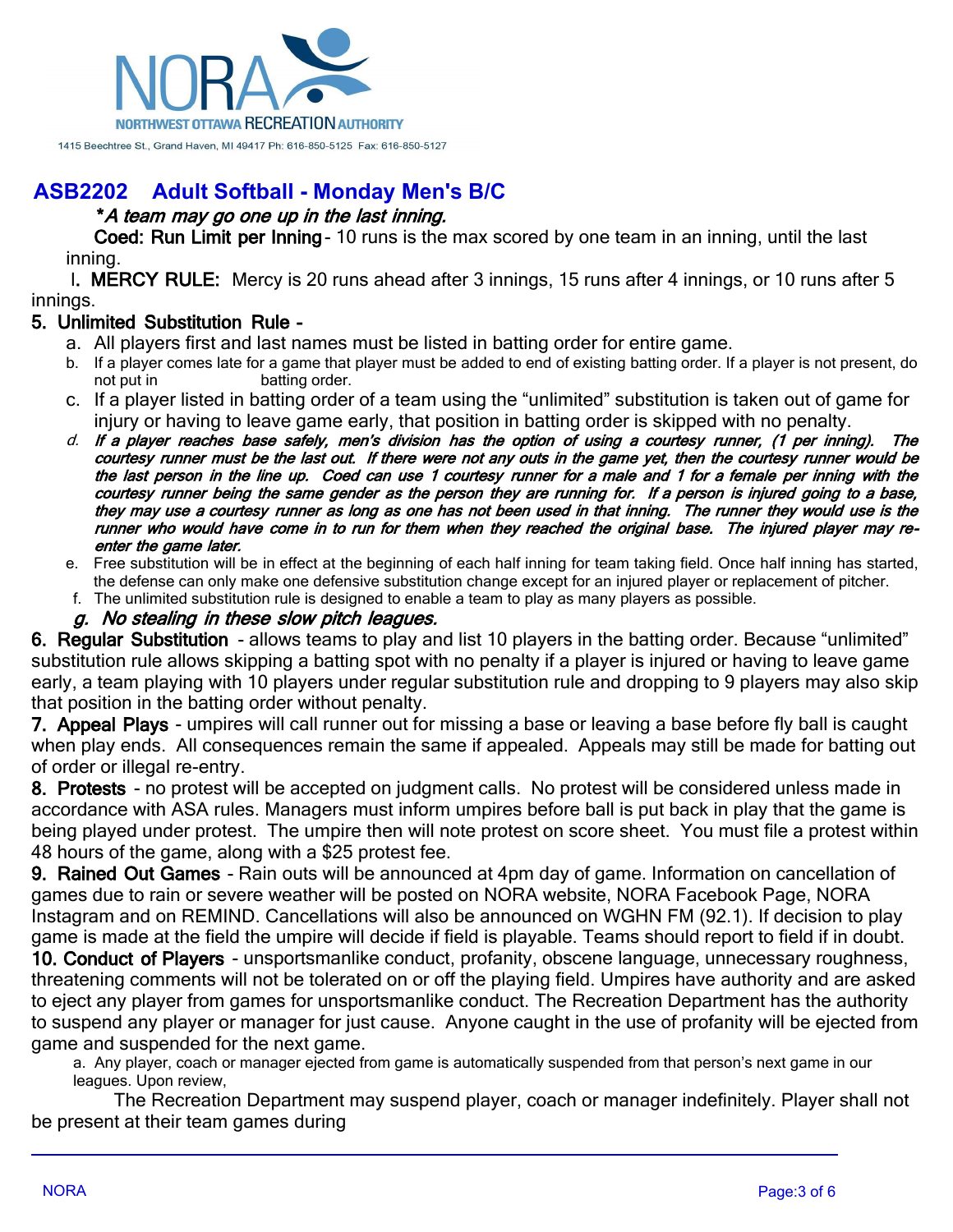

suspension.

 b. Managers or players ejected from game must leave ball field and park or their team will forfeit the game.

c. Players found guilty of false registration, i.e. assumed names, fictitious address, falsifying age, etc, are liable to suspension. Managers

playing ineligible players are also liable to suspension and forfeit game(s).

e. Smoking will not be allowed on playing field or in coach's boxes. Alcoholic beverages are not permitted at any field at anytime with players liable to suspension or forfeit game.

**11.Score sheets** - will be provided to umpires before start of season. Umpire will provide score sheet. One score sheet will be used with **correct team name** and batting order filled out **with both first and last names of players (printed legibly)** before start of game. Revised 2019



*Providing Quality Recreational & Leisure Activities for our Community.* City of Ferrysburg  $\blacklozenge$  City of Grand Haven  $\blacklozenge$  Grand Haven Township  $\blacklozenge$  Robinson Township ◆ Grand Haven Area Public Schools ◆



## **Game Schedule**

|                |             |                                    |                                           |                                           | <b>Score</b> |                |             |               |
|----------------|-------------|------------------------------------|-------------------------------------------|-------------------------------------------|--------------|----------------|-------------|---------------|
| <b>Date</b>    | <b>Time</b> | <b>Location</b>                    | <b>Home Team</b>                          | <b>Away Team</b>                          | н            | A              | <b>Type</b> | <b>Status</b> |
| Mon 05/09/2022 | 6:15 PM     | Softball Field @ Mercury Park      | (5) Lakeshore Baptist<br>Church           | (4) GH Vets                               | 16           | $\overline{4}$ | <b>RS</b>   |               |
|                | 6:15 PM     | Softball Field @ Hofma Park        | (7) All Shores<br>Wesleyan Church         | (3) Ferrysburg<br><b>Community Church</b> | 16           | 12             | <b>RS</b>   |               |
|                | 6:15 PM     | Softball Field @ Mulligan's Hollow | (1) Pronto Pups                           | (6) Men of Life<br>Church                 | 23           |                | 13 RS       |               |
|                |             |                                    | (7) All Shores                            |                                           |              |                |             |               |
| Mon 05/16/2022 | 6:15 PM     | Softball Field @ Mercury Park      | Wesleyan Church                           | (4) GH Vets                               | 6            |                | 15 RS       |               |
|                | 7:15 PM     | Softball Field @ Hofma Park        | (6) Men of Life Church                    | (2) Warning Track<br>Power                | 16           |                | 17 RS       |               |
|                | 8:15 PM     | Softball Field @ Mulligan's Hollow | (5) Lakeshore Baptist<br>Church           | (3) Ferrysburg<br><b>Community Church</b> | 13           |                | 2 RS        |               |
|                |             |                                    |                                           |                                           |              |                |             |               |
| Mon 05/23/2022 | 6:15 PM     | Softball Field @ Mercury Park      | (1) Pronto Pups                           | (3) Ferrysburg<br>Community Church        | 12           | 15             | <b>RS</b>   |               |
|                | 7:15 PM     | Softball Field @ Mulligan's Hollow | (2) Warning Track<br>Power                | (4) GH Vets                               | 21           | 11             | <b>RS</b>   |               |
|                | 8:15 PM     | Softball Field @ Mulligan's Hollow | (6) Men of Life Church                    | (5) Lakeshore<br><b>Baptist Church</b>    | 2            | 14             | <b>RS</b>   |               |
|                |             |                                    |                                           |                                           |              |                |             |               |
| Mon 06/06/2022 | 6:15 PM     | Softball Field @ Mercury Park      | (4) GH Vets                               | (1) Pronto Pups                           | 17           | $\overline{7}$ | <b>RS</b>   |               |
|                | 6:15 PM     | Softball Field @ Mulligan's Hollow | (7) All Shores<br>Wesleyan Church         | (6) Men of Life<br>Church                 | 8            | 11             | <b>RS</b>   |               |
|                | 7:15 PM     | Softball Field @ Mercury Park      | (3) Ferrysburg<br><b>Community Church</b> | (2) Warning Track<br>Power                | 10           |                | 12 RS       |               |
|                |             |                                    |                                           |                                           |              |                |             |               |
| Mon 06/13/2022 | 7:15 PM     | Softball Field @ Hofma Park        | (6) Men of Life Church                    | (3) Ferrysburg<br><b>Community Church</b> |              |                | <b>RS</b>   |               |
|                |             |                                    |                                           |                                           |              |                |             |               |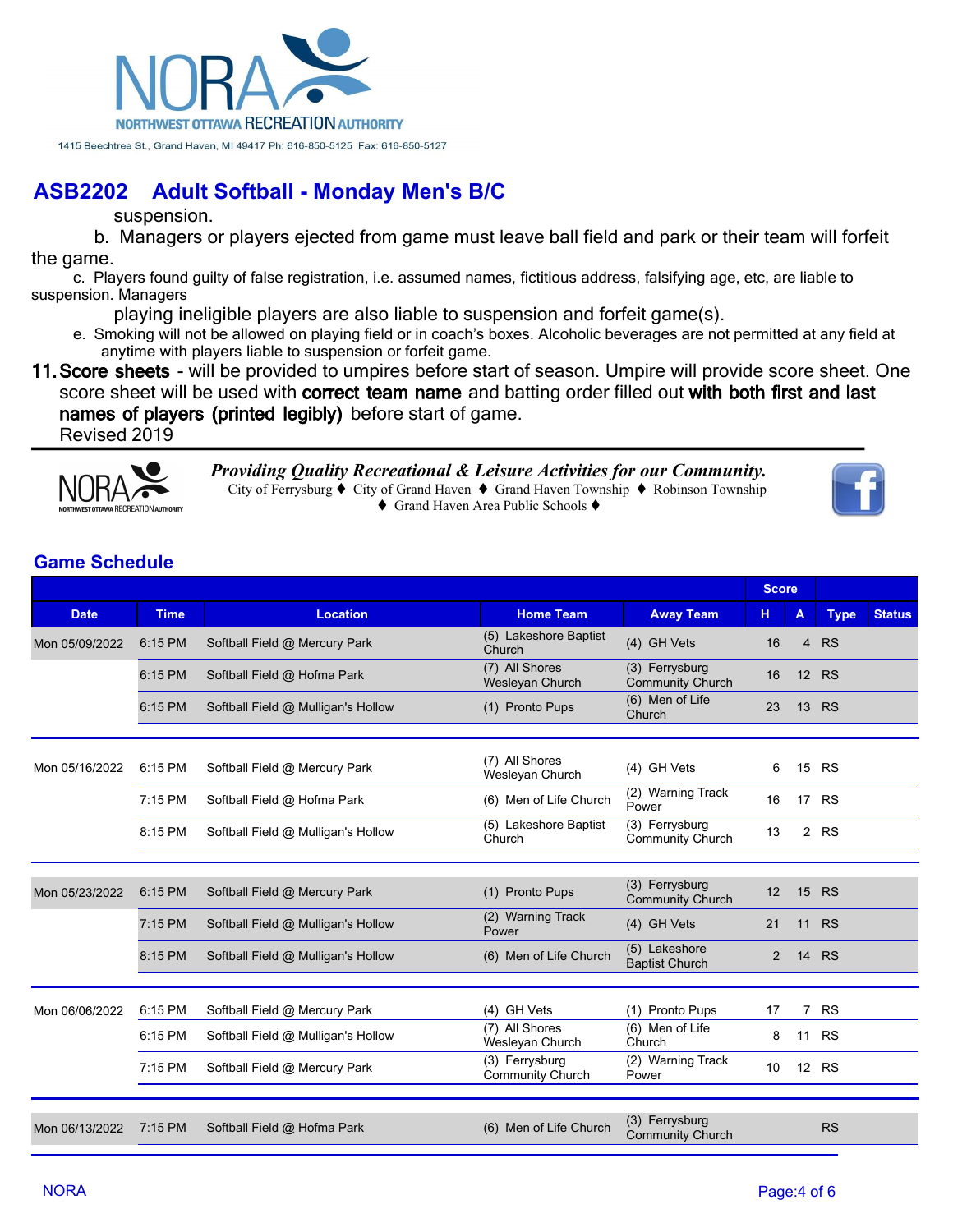

### **Game Schedule**

|                |             |                                    |                                           | <b>Score</b>                              |    |    |             |               |
|----------------|-------------|------------------------------------|-------------------------------------------|-------------------------------------------|----|----|-------------|---------------|
| <b>Date</b>    | <b>Time</b> | <b>Location</b>                    | <b>Home Team</b>                          | <b>Away Team</b>                          | н  | A  | <b>Type</b> | <b>Status</b> |
|                | 7:15 PM     | Softball Field @ Mulligan's Hollow | (7) All Shores<br>Wesleyan Church         | (2) Warning Track<br>Power                | 14 |    | 11 RS       |               |
|                | 8:15 PM     | Softball Field @ Mulligan's Hollow | (5) Lakeshore Baptist<br>Church           | (1) Pronto Pups                           | 12 | 10 | <b>RS</b>   |               |
|                |             |                                    |                                           |                                           |    |    |             |               |
| Mon 06/20/2022 | 6:15 PM     | Softball Field @ Mercury Park      | (2) Warning Track<br>Power                | (1) Pronto Pups                           | 23 |    | 13 RS       |               |
|                | 6:15 PM     | Softball Field @ Mulligan's Hollow | (3) Ferrysburg<br>Community Church        | (4) GH Vets                               | 11 |    | 19 RS       |               |
|                | 7:15 PM     | Softball Field @ Hofma Park        | (5) Lakeshore Baptist<br>Church           | (7) All Shores<br>Wesleyan Church         | 21 |    | 20 RS       |               |
|                |             |                                    |                                           |                                           |    |    |             |               |
| Mon 06/27/2022 | 6:15 PM     | Softball Field @ Mercury Park      | (2) Warning Track<br>Power                | (5) Lakeshore<br><b>Baptist Church</b>    |    |    | <b>RS</b>   |               |
|                | 6:15 PM     | Softball Field @ Mulligan's Hollow | (4) GH Vets                               | (6) Men of Life<br>Church                 |    |    | <b>RS</b>   |               |
|                | 8:15 PM     | Softball Field @ Mulligan's Hollow | (1) Pronto Pups                           | (7) All Shores<br>Wesleyan Church         |    |    | <b>RS</b>   |               |
|                |             |                                    |                                           |                                           |    |    |             |               |
| Mon 07/11/2022 | 6:15 PM     | Softball Field @ Hofma Park        | (6) Men of Life Church                    | (1) Pronto Pups                           |    |    | <b>RS</b>   |               |
|                | 6:15 PM     | Softball Field @ Mulligan's Hollow | (4) GH Vets                               | (5) Lakeshore<br><b>Baptist Church</b>    |    |    | <b>RS</b>   |               |
|                | 7:15 PM     | Softball Field @ Mercury Park      | (3) Ferrysburg<br><b>Community Church</b> | (7) All Shores<br>Wesleyan Church         |    |    | <b>RS</b>   |               |
|                |             |                                    |                                           |                                           |    |    |             |               |
| Mon 07/18/2022 | 6:15 PM     | Softball Field @ Mercury Park      | (4) GH Vets                               | (7) All Shores<br>Wesleyan Church         |    |    | <b>RS</b>   |               |
|                | 6:15 PM     | Softball Field @ Hofma Park        | (3) Ferrysburg<br><b>Community Church</b> | (5) Lakeshore<br><b>Baptist Church</b>    |    |    | <b>RS</b>   |               |
|                | 7:15 PM     | Softball Field @ Mercury Park      | (2) Warning Track<br>Power                | (6) Men of Life<br>Church                 |    |    | <b>RS</b>   |               |
|                |             |                                    |                                           |                                           |    |    |             |               |
| Mon 07/25/2022 | 6:15 PM     | Softball Field @ Hofma Park        | (5) Lakeshore Baptist<br>Church           | (6) Men of Life<br>Church                 |    |    | <b>RS</b>   |               |
|                | 6:15 PM     | Softball Field @ Mulligan's Hollow | (4) GH Vets                               | (2) Warning Track<br>Power                |    |    | <b>RS</b>   |               |
|                | 7:15 PM     | Softball Field @ Mulligan's Hollow | (3) Ferrysburg<br><b>Community Church</b> | (1) Pronto Pups                           |    |    | <b>RS</b>   |               |
|                |             |                                    |                                           |                                           |    |    |             |               |
| Mon 08/01/2022 | 6:15 PM     | Softball Field @ Mercury Park      | (1) Pronto Pups                           | (4) GH Vets                               |    |    | <b>RS</b>   |               |
|                | 6:15 PM     | Softball Field @ Mulligan's Hollow | (6) Men of Life Church                    | (7) All Shores<br>Wesleyan Church         |    |    | <b>RS</b>   |               |
|                | 7:15 PM     | Softball Field @ Mulligan's Hollow | (2) Warning Track<br>Power                | (3) Ferrysburg<br><b>Community Church</b> |    |    | <b>RS</b>   |               |
|                |             |                                    |                                           |                                           |    |    |             |               |
| Mon 08/08/2022 | 6:15 PM     | Softball Field @ Mulligan's Hollow | (7) All Shores<br>Wesleyan Church         | (2) Warning Track<br>Power                |    |    | <b>RS</b>   |               |
|                |             |                                    |                                           |                                           |    |    |             |               |